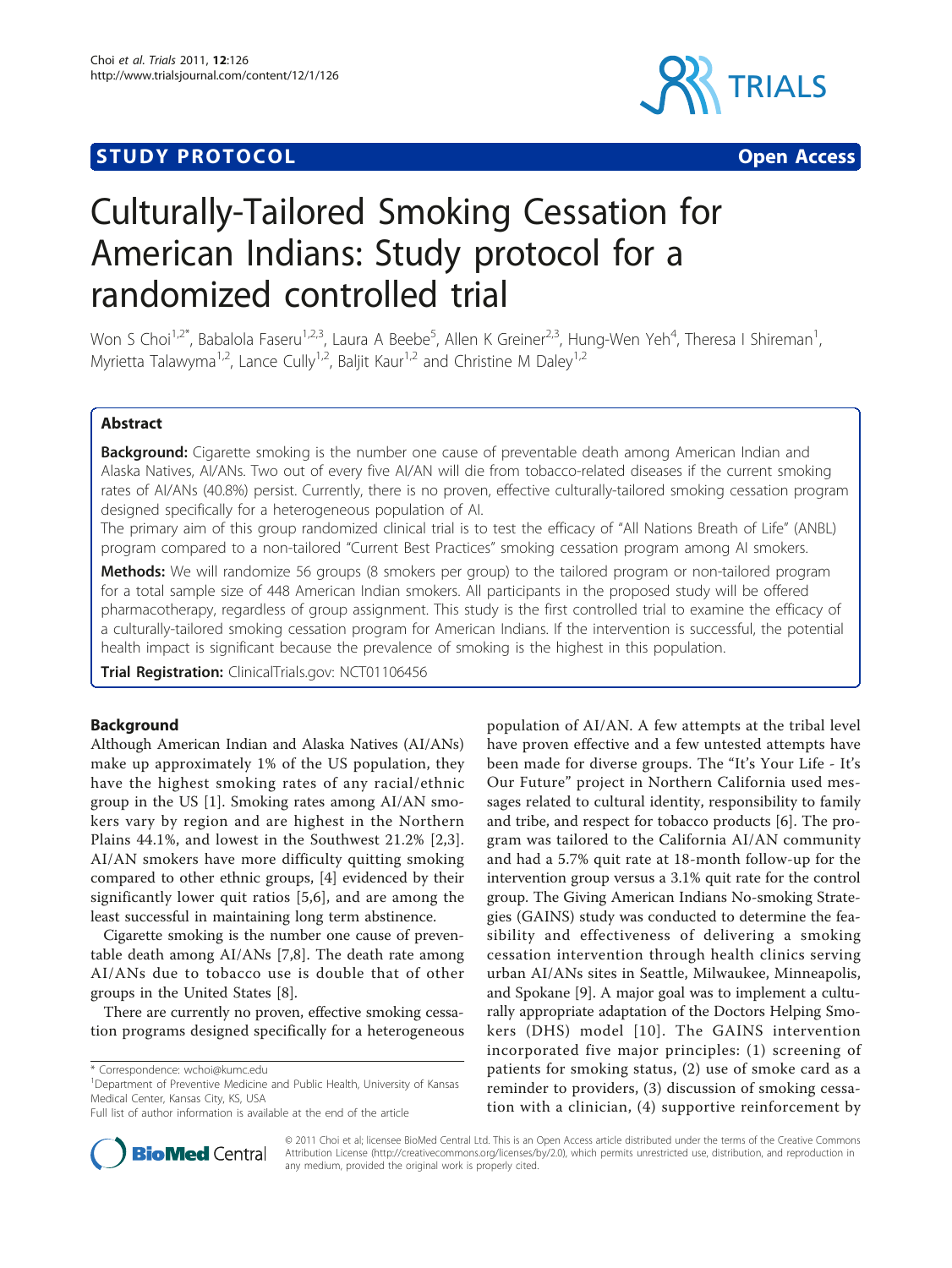clinic staff, and (5) monitoring of quit progress using the smoke cards. The 7-day point prevalence abstinence rates were not different between the intervention group (6.7%) and the control group (6.8%) at one year followup. Potential reasons for this null effect include: incomplete implementation, large proportion of subjects were not exposed to the intervention, early problems with delivery of the program by clinic staff, high non-response rates, and a need for further cultural-targeting. No formative research was conducted to determine acceptability of the intervention to the target population.

The "Second Wind" smoking cessation curriculum (developed by the Muscogee Nation in Oklahoma) is based on the FreshStart curriculum created by the American Cancer Society. It consists of six group sessions, with groups meeting every two weeks for counseling and receipt of pharmacotherapy. Second Wind utilizes the "Talking Circle" format, which is a familiar, comfortable, and culturally acceptable tradition within many AI/AN communities [[11\]](#page-9-0). Historically, talking circles have been used by many tribes as a vehicle for discussing and presenting important issues relevant to all members of the tribe. Although this program was recently developed and disseminated to several tribes, no data on its efficacy are available because no formal evaluation to determine its impact on smoking cessation was conducted. In summary, there is a lack of empirically validated programs for smoking cessation in the AI/AN population and therefore, an urgent need for programs such as the ANBL.

Current treatment guidelines recommend that behavioral counseling and pharmacotherapy be offered to any smoker interested in quitting [\[12](#page-9-0)]. A strong doseresponse relationship has been found between the amount of personal contact with program staff and smoking cessation. Four or more sessions are recommended. Treatment by nurses, behavioral counselors, physicians, and other clinician types are all effective. Pharmacotherapy doubles quit rates when compared to placebo [[13](#page-9-0)], and the highest abstinence rates are achieved when pharmacotherapy is combined with counseling [[14](#page-9-0)]. Our intervention provides pharmacotherapy to all participants and targeted counseling delivered by AI counselors who have worked closely with the American Indian communities and respect the cultures, values, and traditions of the Indian people. Therefore, our intervention includes the current "best practice" recommendations for smoking cessation as well as a culturally-tailored group counseling program.

There is much diversity in tobacco use among AI/ANs throughout the country. Along with such plants as sage, cedar, sweet grass, and red willow bark, tobacco has long been a sacred plant for many AI/AN tribes [[15](#page-9-0)]. Because tobacco was not native to all areas of the

United States, a number of AI/AN tribes did not use it historically for ceremonial or spiritual purposes. However, early use of tobacco in smoke offerings, pipe smoking, burial services, gift-giving, and for medicinal purposes is well-documented, particularly among tribes native to the eastern seaboard and the Great Plains (e.g. Six Nations of the Iroquois, [[16](#page-9-0)] Delaware, Nanticoke, [[17](#page-9-0)] Lakota [[18](#page-9-0)]). Many AI/AN people believe that tobacco connects them to the spirit world through prayer (e.g. Lenape) [[19](#page-9-0),[20](#page-9-0)]. Tobacco is also used at AI/AN ceremonies, such as a sweat lodge, Sun Dance, or Yuwipi (e.g. Lakota) [\[21](#page-9-0)]. It is considered a gift from the Creator (e.g. Absarokas and Hidatsa) [\[20\]](#page-9-0). Traditional tobacco use is common in the AI/AN population and has diffused to many other AI/ANs who did not historically use it, particularly at powwows, where it is often given as a gift to the host drum [\[22\]](#page-9-0). When developing a smoking cessation program for a heterogeneous population, such as the one in Kansas where over 200 different groups are represented, it is imperative to acknowledge the diversity of traditional ritual and spiritual use of tobacco. It is also important to differentiate between traditional tobacco use and recreational smoking and acknowledge that conventional tobacco control messages that portray tobacco entirely negatively may be offensive and hence ineffective in AI/AN communities [[23\]](#page-9-0).

There is a desperate need for effective, culturally tailored cessation programs [[24,25\]](#page-9-0). The primary aim of this group randomized clinical trial is to test the efficacy of "All Nations Breath of Life" (ANBL) program compared to a non-tailored "Current Best Practices" smoking cessation program among AI smokers.

#### Methods/Design

All Nations Breath of Life (ANBL) was developed using the principles of community-based participatory research [\[26\]](#page-9-0) that include: 1) tailoring to meet the needs of individuals and communities; and 2) providing the opportunity for the people for whom the program is developed to participate in the development, implementation, and evaluation. To address these principles and to ensure that the program meets the needs of those it is designed to help, we involve AI/AN community members at all points of program development, allowing us to tailor our program to the AI/AN population. We also recognize that our target AI/AN population is not a community defined by geopolitical borders, but by a shared identity. This shared native identity, however, has multiple manifestations that do not form one overarching culture (defined as a system of knowledge, beliefs, values, morals and symbols, in terms of which human groups interact among themselves, with other groups, and with their natural environment) [\[27\]](#page-9-0). Ethnic identity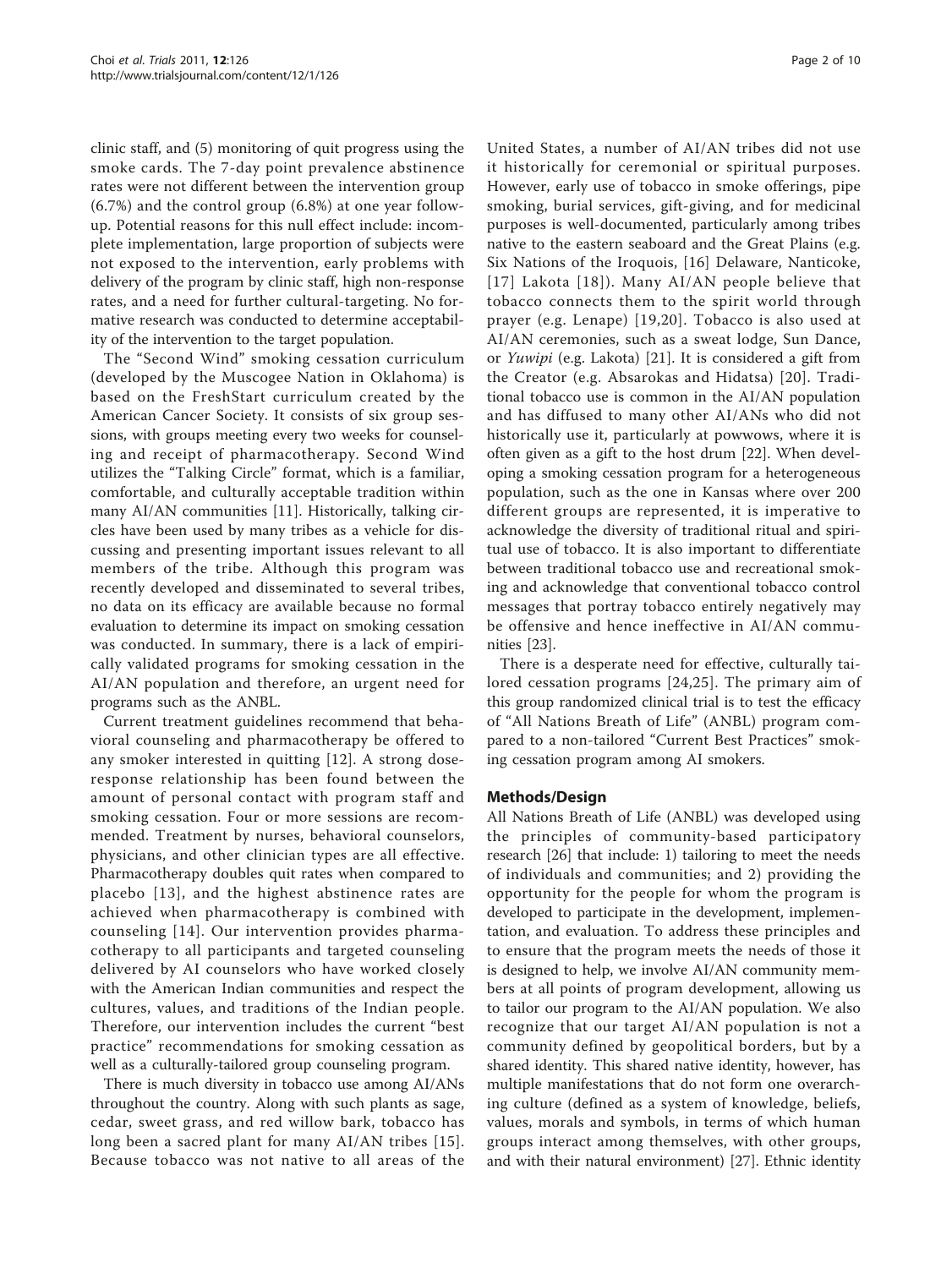can best be understood as a way of defining self from others. In the case of many AI/AN, ethnic identity when talking with a non-Native person is supra-tribal; in other words, it is a shared identity of being AI/AN [\[28](#page-9-0)]. Culture is tribe-specific. The AI/AN designation is used to describe a heterogeneous group of people by the U.S. government. Because of this heterogeneity, tailoring interventions to the community or "culture" becomes exceedingly difficult. We address this heterogeneity throughout our program by incorporating ideas and practices from many AI/AN cultures.

In order to implement the ANBL program, we will use AI facilitators for our group sessions. The program includes interactions between individual smokers and the facilitators, as well as group dynamics within each cessation group. Group dynamics involve smokers' interactions with each other, as well as with the facilitator. Our use of the talking circle format, as well as our use of AI/AN facilitators, is designed to facilitate positive group dynamics.

## Design Overview

Figure 1 provides an overview of the study. This study will use a group randomized multi-site clinical trial design to examine the efficacy of a culturally-tailored smoking cessation program (ANBL) for AI/AN smokers versus Non-tailored Current Best Practices (CBP). AI/AN smokers in two sites (Kansas and Oklahoma) will be group randomized to either ANBL or Non-tailored (CBP). Each site (KS and OK) will randomize 28 groups, resulting in 14 groups per arm of the intervention. Participants in both groups (ANBL and CBP) will be offered pharmacotherapy (e.g. varenicline or bupropion or NRT). The primary outcome of interest will be biochemically verified continuous abstinence at 1 year. Secondary endpoints include number of quit attempts and number of



cigarettes smoked (among continuing smokers), pharmacotherapy utilization, and the number of completed group sessions. We will also examine the marginal costeffectiveness of the intervention.

The study will proceed in three phases over a five-year period. Phase I will consist of development and training. Phase 2 will be to conduct the randomized trial, and Phase 3 consists of data analysis and dissemination.

Participants will be recruited from two sites: Kansas and Oklahoma. Although the ANBL arm is a group intervention and the CBP arm is individual standard care, the unit of randomization will be at the group level. Recruitment and randomization will be balanced by site: both sites will recruit until we reach our target sample size of 448 AI/AN smokers who are at least 18 years of age (see eligibility criteria in Table 1). Each site will randomize 28 groups (14 groups per arm) with 8 smokers in each group for a total site sample size of 224 smokers per site.

#### Randomization Process

All participants who consent to participate will be randomized to either the ANBL or CBP arm. Randomization will be performed at each site after recruitment, the baseline telephone assessment and determination of eligibility. Participants will form temporal clusters in recruiting order (i.e. the first 8 participants form cluster 1, the second 8 participants form cluster 2, and so on), and then pairs of clusters will be assigned to the groups using randomized permuted blocks based on a computer generated random numbers to guarantee the balance between arms at each site (Kansas and Oklahoma) [\[29\]](#page-9-0). For example at each site, the first pair of clusters will be assigned to the ANBL and the CBP groups, respectively, and the second pair of clusters will be assigned to the CBP and the ANBL groups, respectively. Thus, the main purpose of this allocation scheme is to assure balance with respect to the number of participants assigned to each arm of the trial in a logistically convenient fashion. This process continues until we

| Eligibility criteria                                                                                                                                                                                                                                                                                      |                                                                                                                                                                                |  |  |  |  |
|-----------------------------------------------------------------------------------------------------------------------------------------------------------------------------------------------------------------------------------------------------------------------------------------------------------|--------------------------------------------------------------------------------------------------------------------------------------------------------------------------------|--|--|--|--|
| <b>Inclusion Criteria</b>                                                                                                                                                                                                                                                                                 | <b>Exclusion Criteria</b>                                                                                                                                                      |  |  |  |  |
| Age 18 years or older<br>Have a home address and<br>telephone number<br>Willing to participate in all<br>study components<br>Willing to be followed-up<br>for 12 months<br>Smoked at least 100<br>cigarettes in their lifetime<br>Current smoker<br>American Indian or Alaska<br>Native (self-identified) | Planning to leave the state within next<br>24 months<br>Pregnant or breast feeding or planning<br>to become pregnant in next 4 months.<br>Medically ineligible after screening |  |  |  |  |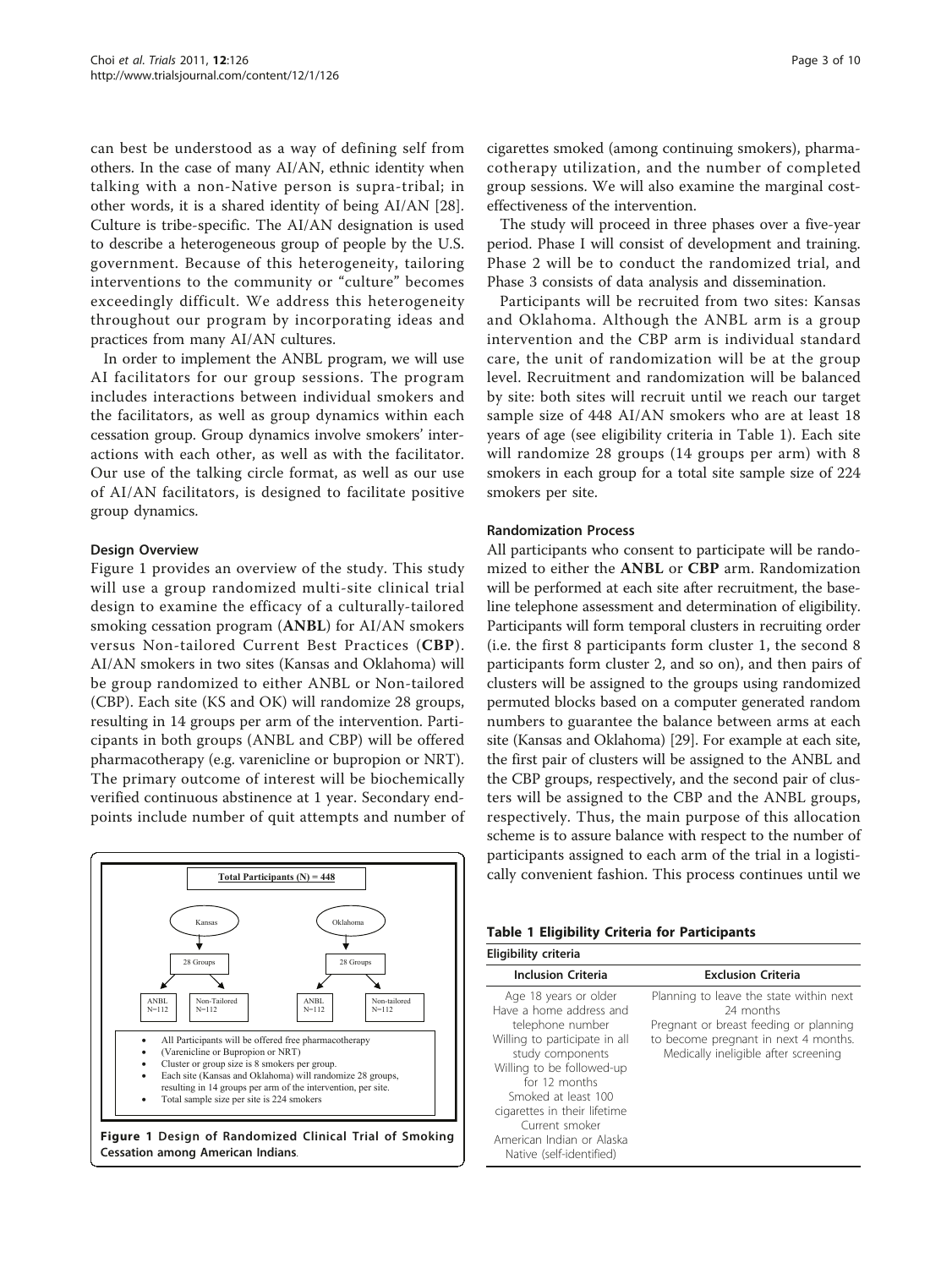end up with 14 clusters in the ANBL arm and 14 clusters in the CBP arm at each site. Facilitators will be responsible for delivering the interventions and separate assessors will be responsible for conducting assessments.

## All Nations Breath of Life (ANBL) Intervention Components

The current version of ANBL has five primary components, designed by our pilot participants and research team members, These are: (1) group support sessions, (2) individual telephone counseling using Motivational Interviewing (MI), (3) a culturally tailored educational curriculum, (4) pharmacotherapy, and (5) participant incentives, all of which have been tailored specifically to a heterogeneous group of AI/AN people.

## Group Support Sessions

During our initial discussions with community members about what they would like to see in a smoking cessation program, nearly everyone wanted group support led by a community member. Therefore, the primary component of ANBL is a series of group-based support sessions. We discussed who would lead the sessions at length, particularly whether they needed to be trained counselors or have certain educational degrees. We decided the most important factor when choosing individuals to lead the groups was their ties to the AI/AN community. Due to low rates of educational attainment in the AI/AN community, we decided it would be best to not limit session leaders to individuals with counseling degrees and/or experience. Instead we decided to train community members in group support and counseling skills. We also decided not to call our group leaders "counselors" due to a reticence on the part of community members to trust providers trained in Western counseling techniques. In addition, the term "counselor" implies the group leader is above group members and is the most qualified to give advice. We chose the term "facilitator" because we see this role as facilitating discussion and creating positive group interaction. The group members themselves provide the majority of support and advice, with help from the facilitator and educational materials. We have been lucky to find community members with social work or psychology backgrounds willing to help develop methods for group building and support facilitation. All group sessions begin with team building exercises and personal discussion among members about things they might be experiencing in their lives, both those related directly to smoking and other things that may come up that help or hinder quit attempts. Our first group session is devoted largely to forming a cohesive group and learning all members' personal stories about their life-long journeys with tobacco, both sacred and recreational.

#### Individual Telephone Counseling

Our participants and community partners have stressed the need for some individual counseling, particularly for people who are uncomfortable talking about certain things in our mixed-gender, mixed-age, mixed-tribe groups. Therefore, our most recent incarnation of ANBL includes telephone calls that go beyond a reminder about the next group session (the original purpose of the calls). Between group sessions, facilitators call participants to see how they are doing, provide counseling for personal issues, and to remind them of the next group session. Facilitators also ask about side effects of medication and any adverse events. During these calls, facilitators will use Motivational Interviewing (MI), which has been found to be effective among AI/AN [[30](#page-9-0)]. MI is designed to enhance motivation for change, and is based on the assumption that many individuals with addictions are not in an advanced state of readiness to change. The goal of MI is to increase an individual's motivation to change by developing a discrepancy between current behavior and goals and/or values.

## Educational Curriculum

Our educational curriculum is divided into 11 brochures, given throughout the program, and combines the latest smoking cessation methods with culturallyspecific elements. Community members have stressed throughout development of the program that cultural issues must be ingrained within the program and its accompanying education materials, not given "lip service" by putting pictures of AI/AN people on otherwise "White" materials. Our materials have evolved through several iterations over time [\[31](#page-9-0)-[34\]](#page-9-0). Our current materials were created by our research team and Community Advisory Board (CAB) members, with input from pilot participants, and then sent to an AI/AN graphic artist (Nakota Designs, Inc.), for final layout.

## Pharmacotherapy Offered to All Participants

Current treatment guidelines recommend pharmacotherapy be offered to all smokers making a quit attempt. The PI and site PI of this study along with our AI/AN community members agreed that all participants (ANBL and CBP arms) had to be offered pharmacotherapy (varenicline or bupropion or NRT) as a component of the study design. This decision was a collaborative one between the AI/AN tribes and the investigators who have worked with this population. The AI/AN community will not accept placebo treatment, therefore, the interventions would not be acceptable or feasible to potential participants if a placebo was part of the study design. In addition, we believed it was ethically imperative that we provide smoking cessation interventions consistent with the current clinical practice guidelines for the treatment of tobacco use. Consequently, we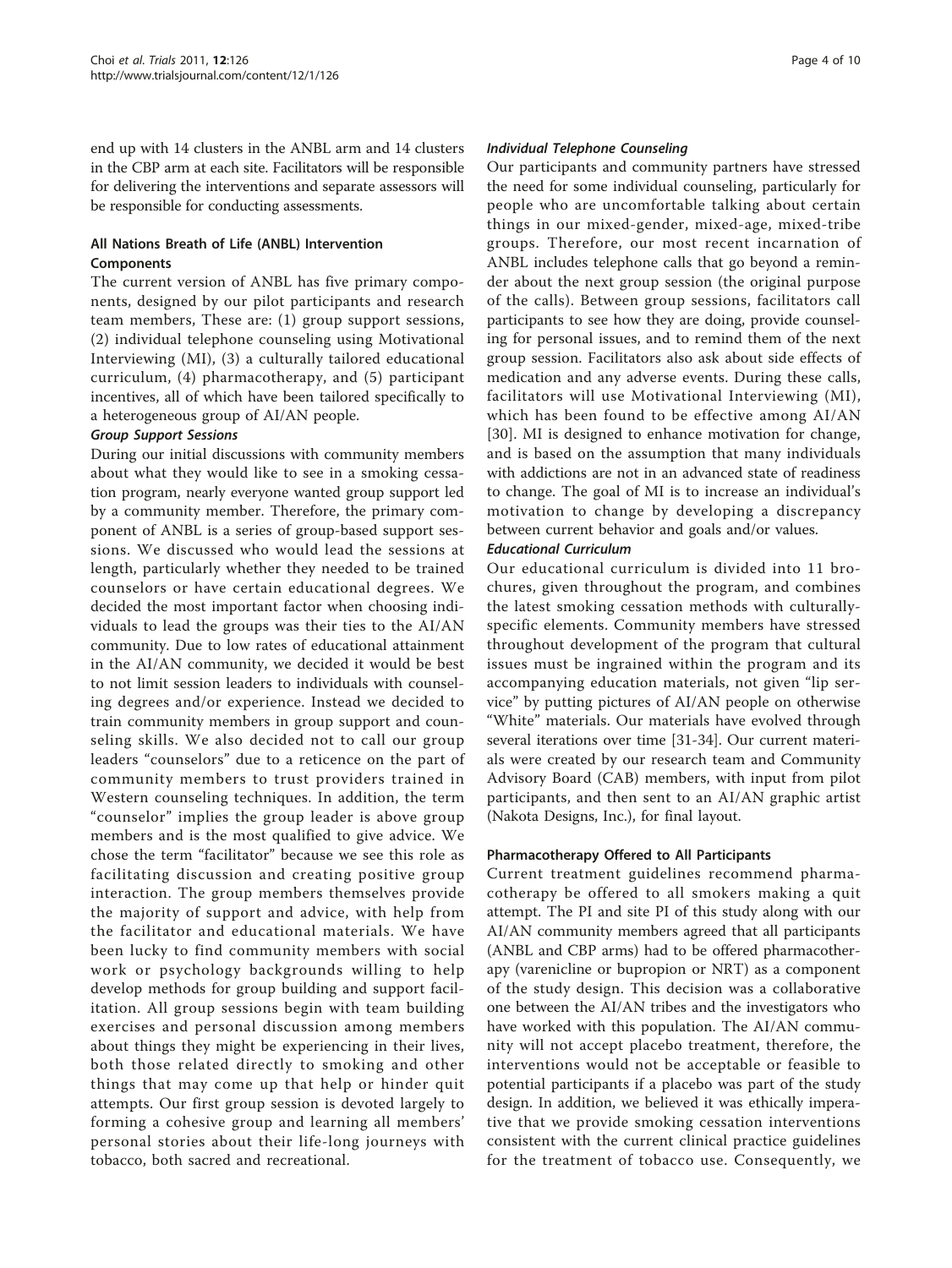provide participants with their choice of free pharmacotherapy, including Chantix®, Zyban®, Nicotine Replacement Therapy (NRT, patches, gum, or lozenges), or a combination of the latter two. Participants can also choose no pharmacotherapy. All facilitators are trained in providing advice and addressing questions related to pharmacotherapy and discuss the options with participants, also asking about medical history to determine if there is any reason the individual should not be taking medication. Participants are also given educational brochures about the options and have the option of talking with a physician privately. All participants requesting prescription medication must be medically cleared prior to receiving medication. Study staff ensure that providers in the area are informed about the study prior to recruitment, and work with participants and providers to ensure that smokers wanting prescription pharmacotherapy receive it expeditiously. As all forms of NRT are over-the-counter medications, participants are not required to obtain physician clearance to take them; however, they receive written information about them and facilitators explain risks.

## Participant Incentives

Incentives were designed by our AI/AN research team members and our CAB. Every week, participants receive a "quit kit", a variety of hard candy, gum, flavored toothpicks, straws, American Indian snacks, etc., to help them avoid smoking. Quit kits have been used successfully in our pilot study, as well as in multiple other smoking cessation programs [[29](#page-9-0),[30](#page-9-0)]. Participants are given a stress ball as a part of their initial quit kit, as well as a magnet with a hole cut in the center to put a picture. The magnets say "I want to quit smoking for..." and participants can put a picture of themselves or someone they care about. The idea for magnets came from participants who talked about quitting for family members, especially grandchildren. For the session devoted to traditional tobacco use, we originally had tribal elders come in and talk about personal experience. However, our participants felt it would be more appropriate to talk amongst themselves and show a video of elders talking about traditional use in different tribes. We have since filmed several elders and are creating a video to watch during the session and give as an incentive. When discussing stress management techniques, emphasis is placed on traditional activities and participants are led through a stress reduction activity that uses Native flute music. We have worked with two local flute players to purchase copyrights to their music to develop CD's. To complement discussion of weight management, we provide a copy of the DVD Rez-robics®, a set of two aerobic videos that incorporate traditional dance. In an earlier version of ANBL, participants were provided with food during three group sessions, healthy snacks for weight maintenance, a meal with a family member or friend for social support, and a celebratory meal at the final regular group session. After discussions with our CAB, we decided that all of these meals/snacks will become potluck, with participants and facilitators bringing in food. This decision was made to help the sustainability of the program in the real world. The fact that KUMC owns the copyright to the DVD and flute music CD adds to our sustainability because the only cost involved in them is \$1 per copy. Rez-robics<sup>®</sup> may be distributed free of charge to any AI/AN person.

At the Week 1 individual session and week 12 group and month 6 group sessions, we provide a \$20 gift card for their time. All participants receive the gift cards for their time, regardless of smoking status and willingness to provide saliva for verification. Detailed descriptions of session topics and incentives are shown in Table [2](#page-5-0).

## Session procedures and time commitment Screening: Telephone Intake

The majority of intake interviews is conducted via telephone, but may be done in person at any program site. The initial screening reviews inclusion/exclusion criteria, personal smoking levels and readiness to quit, and basic information about the program. We estimate intake to take 10-15 minutes. It is done by research assistants for each program site or facilitators.

#### Individual In-person Meeting with Facilitator

Potential participants meet with their group facilitator individually prior to the first group session. Individual meetings allow facilitators to meet participants and form a working relationship with them individually, thus helping all participants feel more comfortable in the group setting for the first session. They also allow facilitators to fully explain the program and answer any questions the participant may have that he or she may consider "silly" or inappropriate to ask in front of a group and allow full consenting of the individual privately. Individuals who consent to participate are enrolled in the program and remain in the same group throughout the program with the same facilitator for both group and individual sessions. After enrolling in the program, participants are asked to fill out a survey and asked to allow the facilitator to take height, weight, and saliva sample for baseline measurement of salivary cotinine. Participants are asked to let their group facilitator know what their choice of medication at the in-person session. Facilitators answer any questions the participant has and participants are given the option of having the study physician call them to discuss personal concerns. Estimated time for individual session is 50-60 minutes. Group facilitators call all participants 1-2 days prior to the group session as a reminder. All participants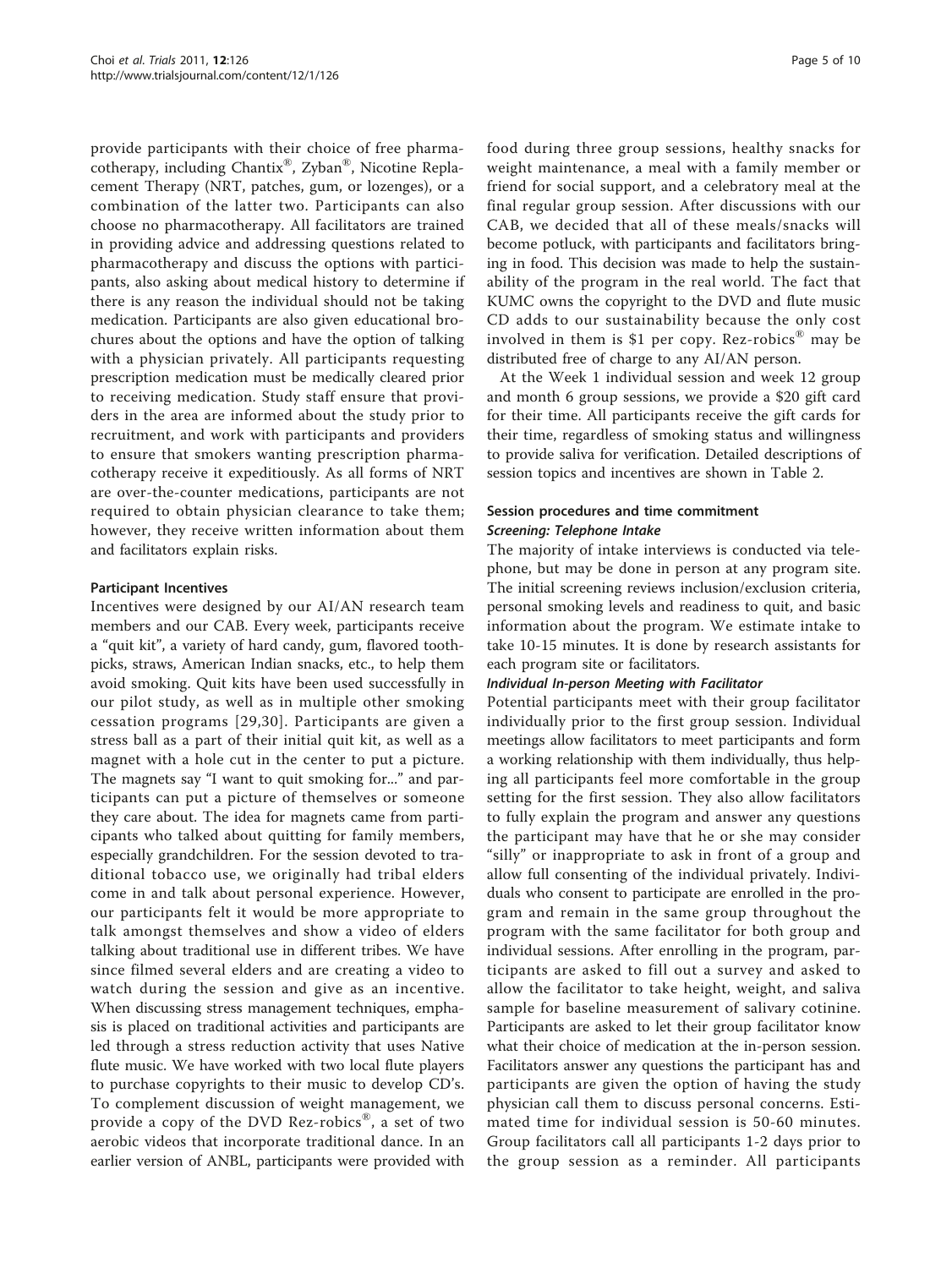#### <span id="page-5-0"></span>Table 2 Flow of Participants for ANBL

| Week #                                             | <b>Type of Session</b>                              | <b>Topics Covered</b>                                                                                                                                                   | <b>Brochures/Other Handouts</b>                                                                                         | <b>Incentives</b>                                                                                                 |
|----------------------------------------------------|-----------------------------------------------------|-------------------------------------------------------------------------------------------------------------------------------------------------------------------------|-------------------------------------------------------------------------------------------------------------------------|-------------------------------------------------------------------------------------------------------------------|
| Screening                                          | Telephone Intake                                    | Current smoking levels<br>Level of traditional/ceremonial use<br>Readiness to quit                                                                                      | None                                                                                                                    | None                                                                                                              |
| $\mathbf{1}$                                       | Individual in-person<br>meeting with<br>facilitator | Program start date<br>Quit date information<br>Questions about program<br>Personal history with smoking                                                                 | <b>NRT</b><br>Pharmacotherapy<br>Preparing to Quit<br>Cigarette smoking and Native<br>People                            | Tote bag and Binder for<br>educational materials<br>Photo magnet<br>ANBL pen<br>\$20 gift card<br>Pharmacotherapy |
| $\overline{2}$                                     | Group in-person                                     | Personal histories with smoking<br>Team building<br>Social support I<br>Coping with withdrawal                                                                          | Why people smoke<br>Quit Contract<br>Quit reasons card                                                                  | Ouit kits<br>Pharmacotherapy<br>Water bottles                                                                     |
| 3                                                  | Group in-person                                     | Discussion of current personal issues with<br>quitting or other<br>Facts about smoking                                                                                  | Things instead card                                                                                                     | Ouit kit refills<br>Pharmacotherapy<br>ANBL bracelet                                                              |
| $\overline{4}$                                     | Group in-person                                     | Traditional use of tobacco<br>Discussion of current personal issues with<br>quitting or other                                                                           | Traditional use of tobacco                                                                                              | Ouit kit refills<br>Pharmacotherapy<br>Traditional Use DVD                                                        |
| 5                                                  | Group in-person                                     | Stress management<br>Discussion of current personal issues with<br>quitting or other                                                                                    | Stress reduction and<br>management<br>American Indian flute music<br>Meditation techniques                              | Quit kit refills<br>Pharmacotherapy<br>Flute music CD<br>Stress balls                                             |
| 6                                                  | Group in-person                                     | Weight management<br>Healthy eating and exercise<br>Discussion of current personal issues with<br>quitting or other<br>Reservation based aerobic exercise<br>techniques | Weight management during<br>smoking cessation<br>Discussion of Healthy American<br>foods (Healthy eating at<br>Powwows) | Quit kit refills<br>Pharmacotherapy<br>Rez-robics DVD or VHS<br>Pedometers<br>Healthy snacks                      |
| $\overline{7}$                                     | Group in-person                                     | Social support II<br>Discussion of current personal issues with<br>quitting or other                                                                                    | Friends and family and quitting<br>smoking                                                                              | Quit kit refills<br>Pharmacotherapy<br>Meal with family<br>member/friend                                          |
| 8                                                  | Group in-person                                     | Staying quit<br>Discussion of current personal issues with<br>quitting or other                                                                                         | Staying quit                                                                                                            | Ouit kit refills<br>Pharmacotherapy<br>ANBL T-shirt                                                               |
| 9                                                  | Telephone MI                                        | Personal issues                                                                                                                                                         | None                                                                                                                    | None                                                                                                              |
| 10                                                 | Telephone MI                                        | Personal issues                                                                                                                                                         | None                                                                                                                    | None                                                                                                              |
| 11                                                 | Telephone MI                                        | Personal issues                                                                                                                                                         | None                                                                                                                    | None                                                                                                              |
| 12                                                 | Group in-person                                     | Celebration<br>Discussion of how traditional worldview<br>and behaviors helped in the quitting<br>process<br>Feedback on program                                        | None                                                                                                                    | Certificate of<br>Achievement Celebratory<br>potluck meal<br>\$20 gift card                                       |
| 1 week prior to 6 Telephone MI<br>months follow-up |                                                     | Personal issues<br>Reminder to return to 6 month follow-up                                                                                                              | None                                                                                                                    | None                                                                                                              |
| 6-month                                            | Group in-person                                     | Current smoking status<br>Personal issues                                                                                                                               | None                                                                                                                    | \$20 gift card                                                                                                    |
| 12-Month                                           | Individual in-person                                | Current smoking status                                                                                                                                                  | None                                                                                                                    | \$20 gift card                                                                                                    |

complete the medical screener for the appropriate medication. The study physician reviews all medical information prior to the first group session. Participants who do not meet medical eligibility for their choice of medication are called by the study physician to discuss options. Participants are reimbursed with a \$20 gift card for their time.

## Group Session 1

The first group session is the quit date for all participants in the group. By using one quit date, we ensure that participants are going through the quitting process together. As participants arrive, they are be asked to complete weekly surveys. Study medication is provided to participants at the group sessions, enough pills to last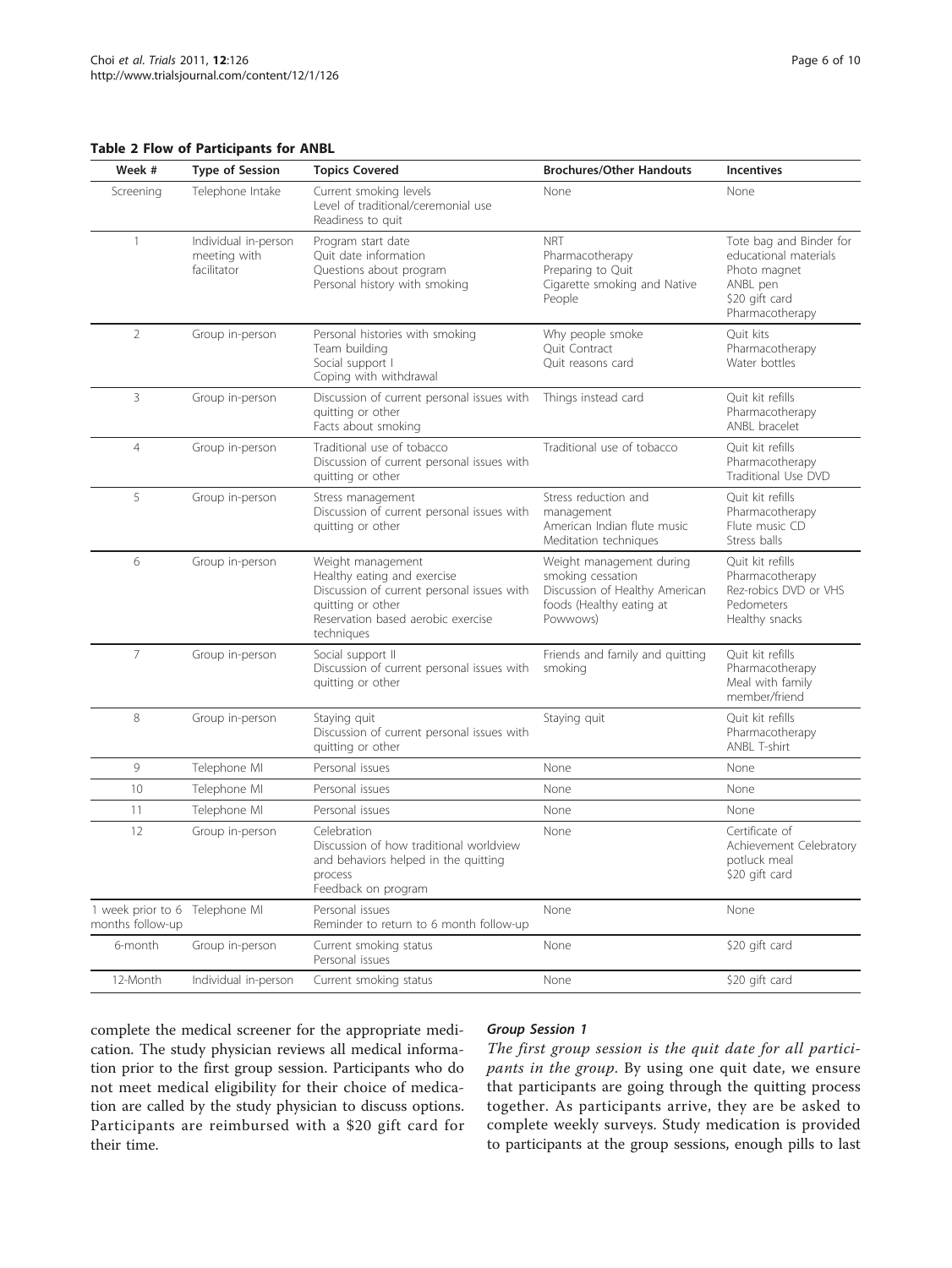them until the next group session. The study physician is available to answer additional questions. Beginning with this session and continuing through all sessions, facilitators start the session with a prayer (if the group chooses to do so) and team building exercises. All discussions begin with each individual's discussion of his or her journey with tobacco and issues surrounding quitting. Individual facilitators decide how to ensure all participants who want to talk get a chance at each session. After personal discussion, the topic(s) for the session is discussed, using the associated educational materials (see Table [2](#page-5-0)for topics and educational materials). Estimated time for the group session is 60-90 minutes. During the week between the group sessions, facilitators call participants to see how they are doing, provide counseling for personal issues, and to remind them of the next group session. Facilitators also ask about possible side effects of medication and any adverse events. Estimated time for each phone call is 15-20 minutes; though in our pilot groups some calls went as long as 30 minutes.

## Group Sessions 2-7

Weekly session and telephone procedures follow the same format as for the first session. For discussion of traditional tobacco, participants are asked to bring any personal items surrounding the use of traditional tobacco. During that session, participants decide as a group if they would like to conduct a group ceremony signifying their journey with ending recreational use of tobacco and celebrating it as a sacred plant. Facilitators are sure to acknowledge the diversity of tobacco use (or nonuse) and adjust discussion and ceremony as appropriate. Participants watch the ANBL traditional tobacco video during the session and are asked to share personal stories if they choose.

## Weeks 9-11

Participants receive one phone call per week from their facilitator. Calls follow the same procedures as those made in between group sessions.

## Group Session (Week 12): End of Pharmacotherapy

Session discussion procedures follow the same format as for other group sessions. Participants who have remained abstinent provide saliva samples for cotinine analysis. Participants and facilitators bring food for a potluck dinner. Participants are reimbursed with a \$20 gift card for their time. All participants, regardless of smoking status receive a certificate of achievement for completing the program. Estimated time is 60-90 minutes.

## 6-Month Follow-Up

At 6-months post-baseline, participants are asked to return for a final group session. Participants self-reporting continuous abstinence are asked to participate in salivary cotinine analysis for verification. Participants are reimbursed with a \$20 gift card for their time. Estimated time is 60-90 minutes.

## 12-Month Follow-Up

At 12 months post-baseline, participants are asked to return for a final individual session. After initial assessment and collection of saliva sample (for those reporting continuous abstinence) and smoking status, they are asked to participate in a focus group about the program itself and how to improve it. Procedures for the focus group are discussed in Process Measures and Evaluation. Participants are reimbursed with a \$20 gift card for their time. Estimated time is 30 minutes.

## Non-Tailored - Current Best Practices (CBP) Intervention **Components**

In this condition, non-Native facilitators follow a detailed script and use a guide (American Cancer Society) to provide education about the risks of smoking and how to quit. The initial telephone sessions reviews the health risks associated with smoking, the addictive nature of tobacco, and the disproportionate effects of tobacco. In addition, the facilitator and participant complete the exercises on making a plan to quit, which includes setting a quit date, and identifying a plan to use the pharmacotherapy. They also list smoking related habits and replacement activities. Towards the end of the session, participants are asked to restate what was agreed upon, and a verbal contract (i.e., pledge) is secured. The follow-up sessions include an assessment of progress towards meeting the quit goal, reviewing educational information, completing exercises from the guide (coping with urges; what to do in case of relapse, resetting goals, and securing additional contracts. Facilitators will be trained (and monitored for compliance) to avoid cultural-tailoring and maintaining protocol.

This counseling approach amounts to a fairly intensive education-based intervention. It incorporates the recommendations of current treatment guidelines which include giving clear advice to quit, providing assistance for quitting, and arranging follow-up. Health Education is designed to give participants additional information (such as health risks associated with smoking) and set specific goals related to smoking (e.g., a quit date). Health Education is characterized by providing information and advice, which results in the educator talking more than the participant. We also conduct on-going monitoring, using audiotapes of sessions, to prevent treatment contamination and to verify treatment fidelity.

Participants randomized to this arm are also all offered pharmacotherapy (e.g. varenicline or bupropion or NRT). In addition, they meet individually with a non-Native facilitator at weeks 1, 12 and 24 and 1-year for assessments, collection of saliva, and coordination of pharmacotherapy. Participants in this arm are provided 5 telephone sessions. These calls are delivered near their quit date and each individual call session is approximately 10 minutes.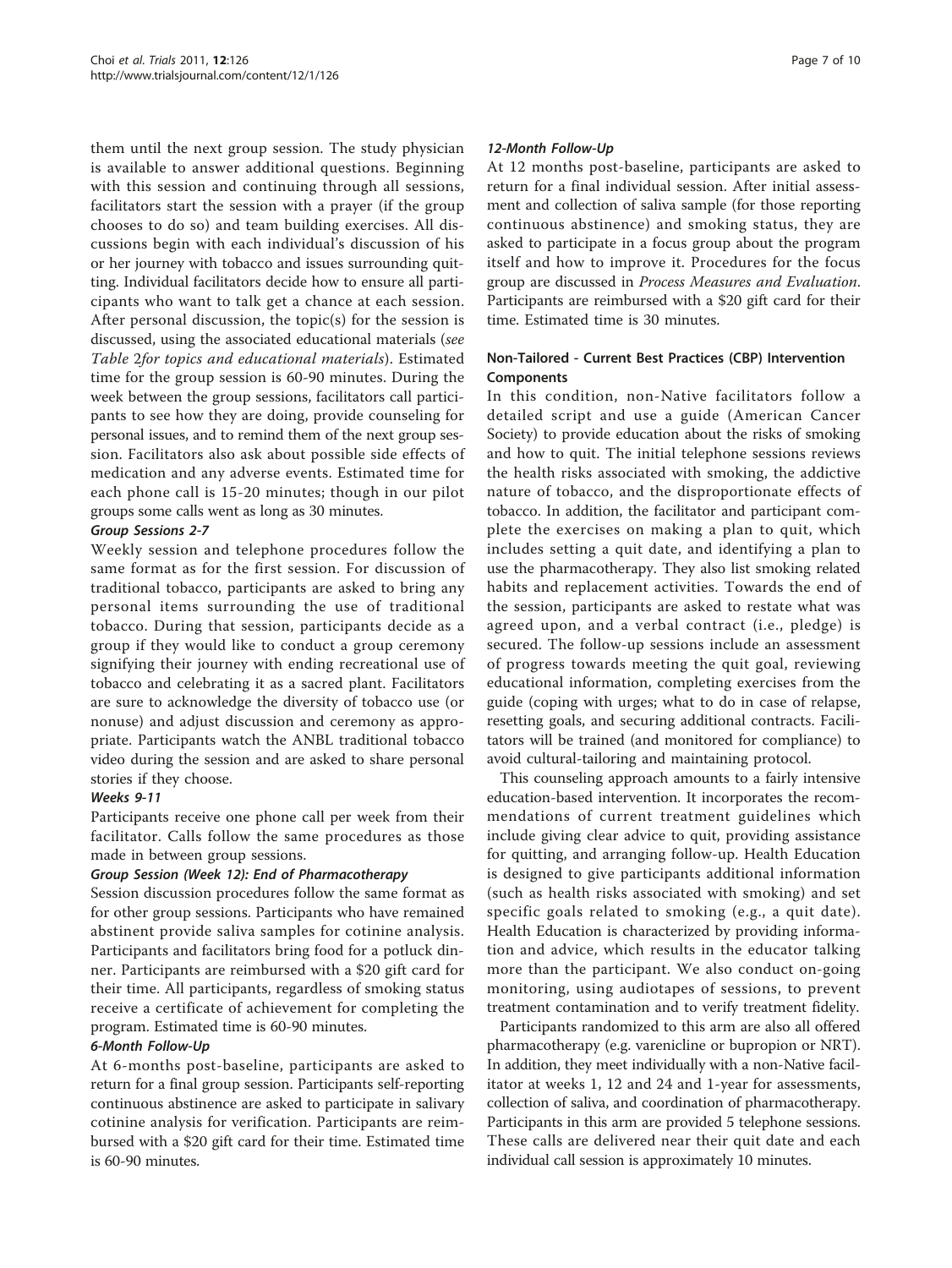Since this arm is not culturally-tailored, the self-help materials that are provided at the first individual session are non-tailored cessation information. Facilitators provide participants with a brief brochure of current practice guidelines for smoking cessation.

## Statistical Analyses/Sample Size and Power Calculations Sample Size and Power

The primary endpoint is cotinine verified continuous abstinence at 12 months. We expect a 30% cessation rate in the ANBL group and a 15% cessation rate in the CBP group. Based on the two-sample test for the difference in proportions using un-pooled normal approximation adjusted for variance inflation due to intra-cluster correlation [[35](#page-9-0)], along with the assumptions above and cluster size of 5 people and a very conservative estimate of intra cluster correlation coefficient of 0.1 due to lack of relevant data (hence inflation factor is 1.4), we will need 27 clusters in each arm to have 80% power to conclude the cessation rate of smokers who receive the ANBL counseling is higher than that of those who receive non-tailored counseling at 5% significance level (1-sided). To make the design balanced in both sites, we will have 14 clusters in each arm at each site, i.e. 28 clusters in each arm. Hence, we will need a total of 56 clusters (14 clusters/arm/site  $\times$  2 arms  $\times$  2 sites). Considering a conservative estimate of attrition rate of 30%, we propose to recruit 8 people for each cluster, resulting in a total of  $56 \times 8 =$ 448 AI/AN smokers.

## Statistical Analyses

## Baseline Summary

We will first summarize all baseline characteristics globally and by treatment group. Categorical variables will be summarized by frequencies and percentages and quantitative variables will be summarized by means and standard deviations.

## Hypothesis Testing

In order to take into account the intracluster correlation, the general estimation equations (GEE) will be applied to hypothesis testing on comparing the intervention effect at the individual-level for both the primary and secondary aims (see below) using SAS PROC GEN-MOD. We will examine correlation structures such as the exchangeable and the first-order autoregressive or the spatial-power, and determine the optimal structure based on the Akaike Information Criterion (AIC). In addition, for the exploratory purpose, we will also assess potential covariates and mediating factors including demographic, smoking history, psychological, and sociocultural factors that may contribute to smoking abstinence. Interaction effects among these factors will also be assessed.

## Primary Aim

1. To test the efficacy of All Nations Breath of Life Program (ANBL) versus CBP on smoking cessation among AI/AN smokers.

We will compare the salivary cotinine verified continuous abstinence rates at 12 months (and at Week 12 in a secondary aim, see below) between the two groups using GEE. For our primary comparison, we will conduct comparisons using (i) only the participants who complete the study, (ii) all subjects by imputing the dropouts as smokers, and (iii) all subjects by multiple imputation assuming the dropout mechanism to be missing at random. In (iii), the imputation model will match the model for data analysis as suggested by Allison (2001).

To evaluate secondary endpoints, we will compare the salivary cotinine verified continuous abstinence rates between groups at Week 12 (end of pharmacotherapy). Finally, as we have no preliminary estimates of relapse based upon timeline follow-back, this will be an exploratory endpoint. We will compare the time to relapse between the two groups using the frailty models (the modified Cox regression models for correlated time to relapse) to adjust for intracluster correlation.

Cost-effectiveness analysis The purpose of our costeffectiveness analysis is to establish the cost-effectiveness of the ABNL program relative to standard care for smoking cessation. While our cost analytic framework follows the guidelines adopted by the CDC [[36\]](#page-9-0), we will assess costs from the service provider perspective rather than the recommended societal perspective. Given that there is widespread agreement that the cessation of smoking behavior confers important societal benefits valued far in excess of the costs needed to produce them, the research expenses needed to fulfill the societal perspective would exceed the benefit of that approach. Variable costs for each study arm will be valued in the year during which they are incurred. Discounting is not required for the six month intervention period, and research costs (\$20 gift cards) will be excluded from analyses.

Program costs that will vary depending on the number of participants include personnel time, phone charges, materials (brochures and other handouts), pharmacotherapy, and participant incentives. Facilitator time for group sessions and individual telephone counseling will be documented using a time diary/log and valued at wage rates including benefits. Phone charges for local and long distance calls will be applied to the time for telephone-based counseling. Costs to produce brochures and other handouts will be tracked as they are printed. Pharmacotherapy costs will be valued according to IHS medication costs inclusive of dispensing fees. For sensitivity analyses, we will vary pharmacotherapy costs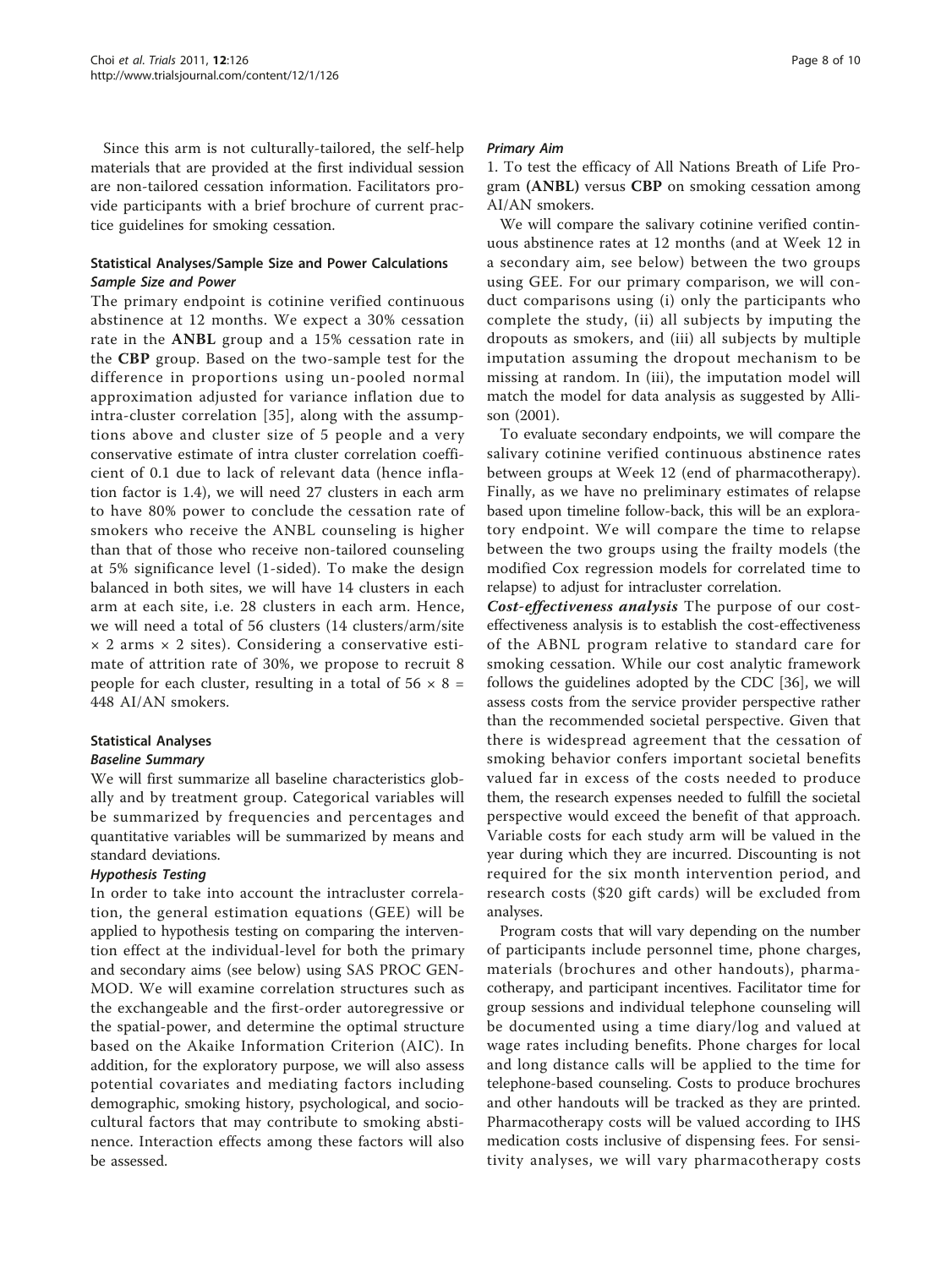<span id="page-8-0"></span>according to prevailing retail rates (market value) using the average of no fewer than three price sources (local pharmacy as well as on-line pharmacy options). Mailing costs will be added if appropriate. In addition, time for physician prescribing and medication counseling as well as pharmacist counseling will be included for the project physician and project pharmacist (valued at wages plus benefits). Items included as incentives (quit kits, stress balls, photo magnets, water bottles, pens, bracelets, tshirts) will be valued at their retail prices. Videos and CDs each cost \$1 under the KUMC license, and the Rez-robics DVDs will not be included as they are available for free.

#### Incremental Cost Analyses

We will report an incremental cost-effectiveness ratio for the two arms. Incremental cost analyses identify the marginal benefit of switching from one intervention to the other relative to the increased cost. Since we hypothesize that ABNL will be more effective and more costly, the incremental cost-effectiveness analysis will inform us as to whether the additional costs associated with ABNL produce an acceptable level of benefit.

The effectiveness measure is the biochemically-verified, 7-day quit rate at 12 months.

In the event that pharmacotherapy costs make CBP more expensive than ABNL, then the ICER will be adjusted according with consideration of relative effectiveness.

#### Sensitivity Analyses

All cost analyses invariably require certain assumptions. The data derived for this cost analysis come from a clinical trial based in Kansas and Oklahoma, so extrapolation of the cost analysis requires adjustment of wage rates. For instance, health care related wages in Kansas are 86.0% of the national average [[37](#page-9-0)]. Therefore, in sensitivity analyses, we will adjust wages rates upwards to a national average.

Likewise, the generalizability of a single clinical trial result to other populations necessitates that we explore how the variation in counseling time and effectiveness influence the relative cost-effectiveness of the treatment strategies. In the sensitivity analysis, we will vary these measures +/- 2 standard deviations.

## Summary

Currently, very few culturally-tailored smoking cessation studies are carried out in the American Indian population. The results from this randomized clinical trial will contribute to the limited information on effective smoking cessation programs for American Indian smokers. American Indians have the highest rates of smoking prevalence of any racial/ethnic group in the US, and hopefully, the findings from this study will ultimately help

reduce the smoking-related health disparities in this underserved population.

#### Abbreviations

AI: American Indian; AIC: Akaike Information Criterion; AN: Alaska Native; CAB: Community Advisory Board; CBP: Current Best Practices; CD: Compact Disc; CDC: Center for Disease Control; DHS: Doctors Helping Smokers (a study acronym); DVD: Digital Versatile Disc; GAINS: Giving American Indians No-Smoking Strategies study acronym); GEE: Generalized Estimation Equation (a statistical method); IHS: Indian Health Services; KUMC: University of Kansas Medical Center; MI: Motivational Interviewing; NRT: Nicotine Replacement Therapy; SAS PROC GENMOD: a statistical procedure in SAS;

#### Acknowledgements

This project is being funded by NIH National Cancer Institute (R01 CA141618). The content is solely the responsibility of the authors and does not necessarily represent the official views of the National Institutes of Health.

#### Author details

<sup>1</sup>Department of Preventive Medicine and Public Health, University of Kansas Medical Center, Kansas City, KS, USA. <sup>2</sup>Center for American Indian Community Health, University of Kansas Medical Center, Kansas City, KS, USA. <sup>3</sup>Department of Family Medicine, University of Kansas Medical Center, Kansas City, KS, USA. <sup>4</sup>Department of Biostatistics, University of Kansas Medical Center, Kansas City, KS, USA. <sup>5</sup>University of Oklahoma Health Science Center Oklahoma City, OK, USA.

#### Authors' contributions

WSC, BF, LAB, KAG, TS, CMD participated in the design of the study; HY led the statistical and power calculations; MT and LC are participating in the development and implementation of the intervention; BK is coordinating the study. All the authors have read, revised and approved the final manuscript.

#### Competing interests

The authors declare that they have no competing interests.

Received: 24 February 2011 Accepted: 18 May 2011 Published: 18 May 2011

#### References

- 1. Okuyemi K, Cox LS, Choi WS, Ahulwalia JS: Smoking Cessation in US Ethnic Minority Populations. Vanguard Conference: Building on Success in Smoking Cessation San Francisco; 2004.
- 2. US Department of Health and Human Services: Tobacco Use Among U.S. Racial/Ethnic Minority Groups–African Americans, American Indians and Alaska Natives, Asian Americans and Pacific Islanders, and Hispanics: A Report of the Surgeon General. Atlanta, Georgia: U.S. Department of Health and Human Services, Centers for Disease Control and Prevention, National Center for Chronic Disease Prevention and Health Promotion, Office on Smoking and Health; 1998.
- 3. CDC: [Mortality among American Indians and Alaska Natives United](http://www.ncbi.nlm.nih.gov/pubmed/12894057?dopt=Abstract) [States, 1994-1998.](http://www.ncbi.nlm.nih.gov/pubmed/12894057?dopt=Abstract) MMWR 2003, 52(30):704-707.
- 4. USDHHS: Tobacco Use among US Racial/Ethnic Minority Groups African Americans, American Indians and Alaska Natives, Asian Americans and Pacific Islanders, and Hispanics: A Report of the Surgeon General. Atlanta: U.S. Department of Health and Human Services, Centers for Disease Control and Prevention, National Center for Chronic Disease Prevention and Health Promotion, Office on Smoking and Health; 1998.
- 5. Gohdes D, Harwell TS, Cummings S, Moore KR, Smilie JG, Helgerson SD: [Smoking cessation and prevention: an urgent public health priority for](http://www.ncbi.nlm.nih.gov/pubmed/12432139?dopt=Abstract) [American Indians in the Northern Plains.](http://www.ncbi.nlm.nih.gov/pubmed/12432139?dopt=Abstract) Public Health Reports 2002, 117:281-290.
- 6. Hodge FS, Fredericks L, Kipnis P: "It's Your Life It's Our Future" Stop Smoking Project. In Native Outreach: A Report to American Indian, Alaska Native, and Native Hawaiian Communities, NIH Publication 98-4341. Edited by: Glover CSaH, Felicia Schanche. Bethesda: National Cancer Institute; 1999:67-74.